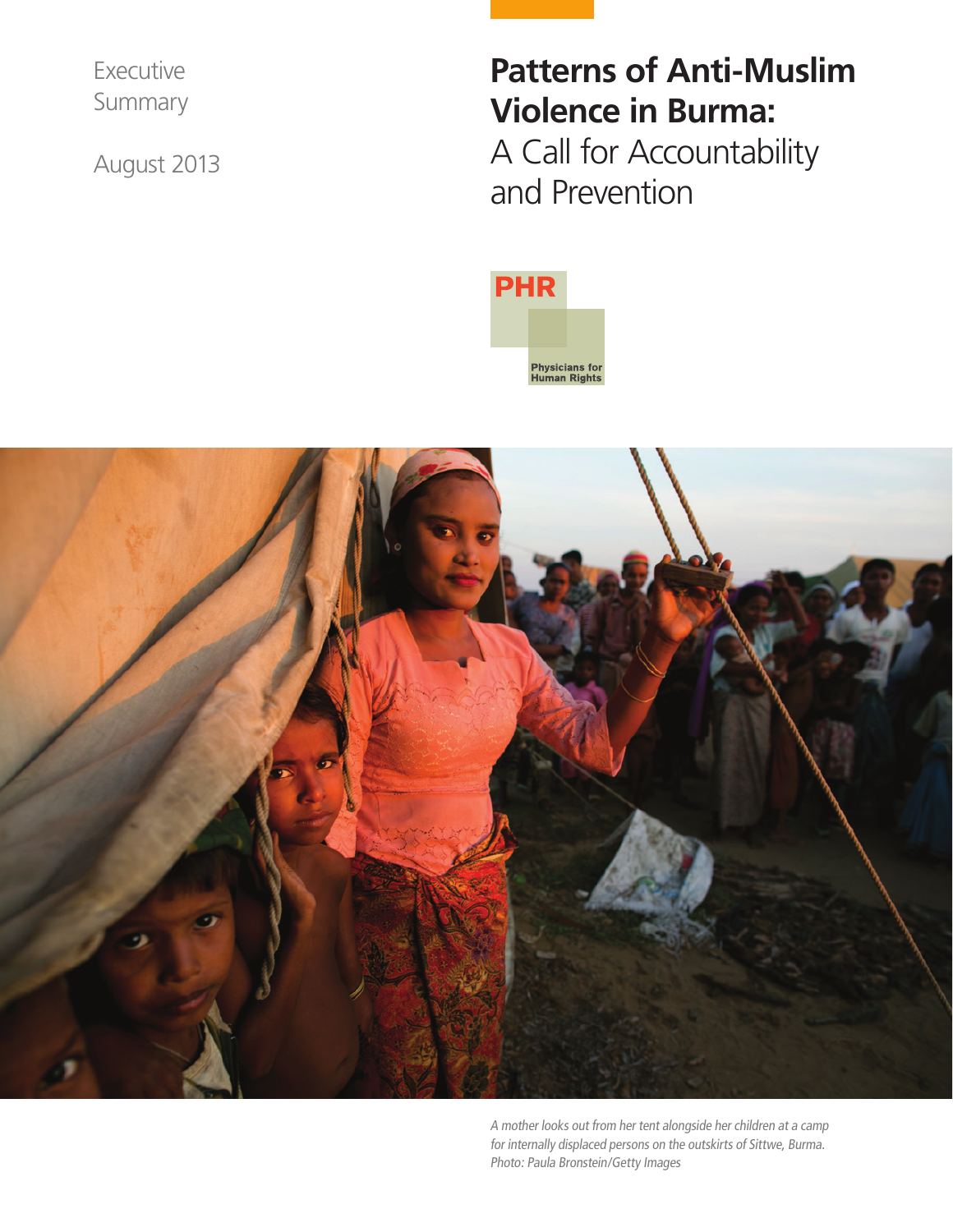

A Muslim Rohingya man sits at his burnt home at a village in Minpyar in Rakhine state on October 28, 2012. Photo: Than WIN/AFP/Getty Images

The impunity of the former Burmese regime and the renewed waves of recent violence demand an immediate response not only to properly address the crimes of the past, but also to stem the escalation of violence. All people of Burma deserve decisive and effective action to combat hate speech and impunity, within the bounds of internationally recognized legal norms.

The international community must not be reluctant to confront a country just because it has made some recent political improvements. Instead, all those dedicated to ending violence must see the crimes in Burma as a horrible example of what happens when impunity reigns and demagogues are not confronted, and as an urgent warning sign of potential atrocities.

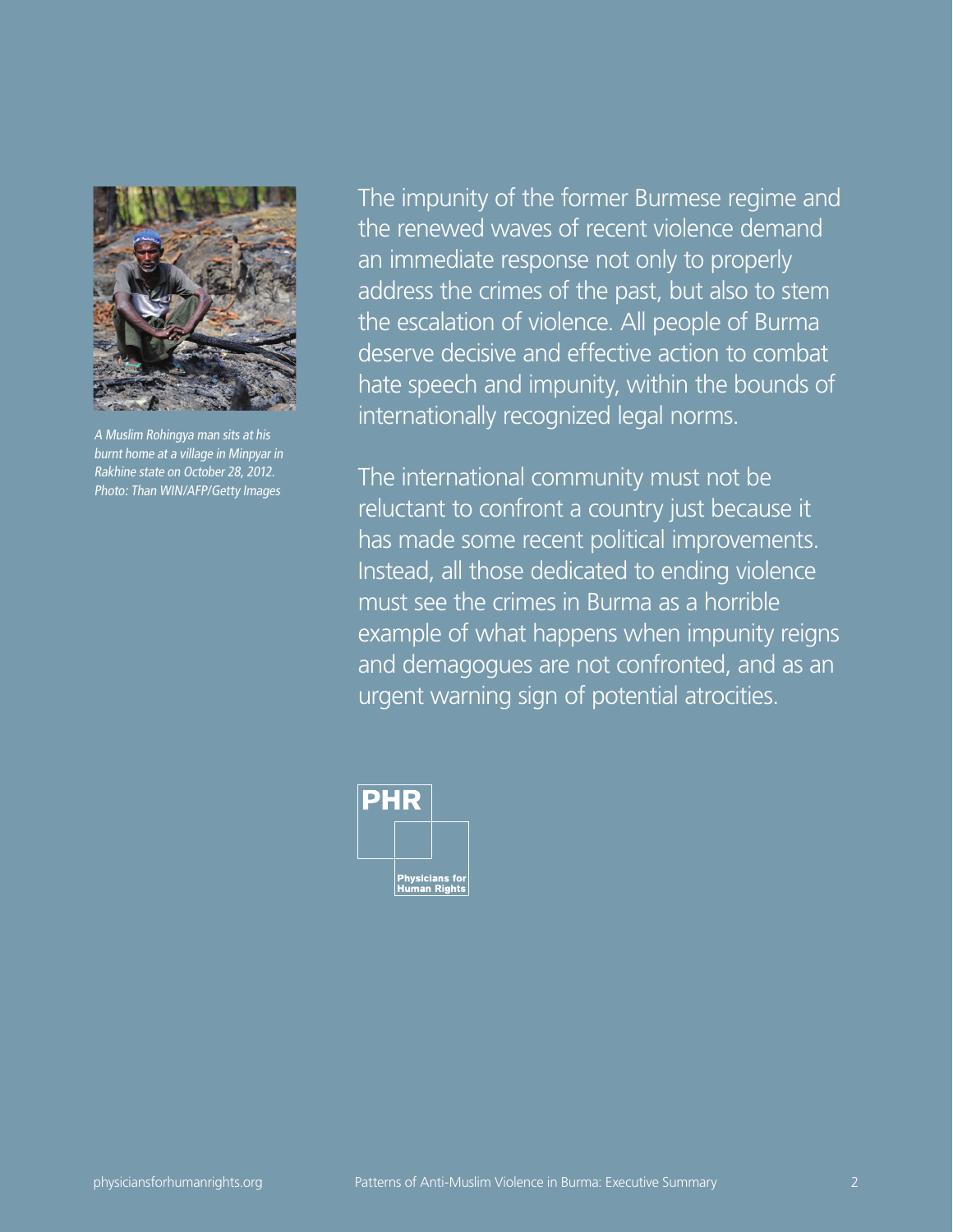# Executive Summary

the past several iolence against ethnic and other minority groups living in Burma (officially the Union of Myanmar) has marked the country's history over the past several decades. Burma's former military regime made common practice of targeting ethnic communities for forced labor, sexual violence, and other serious crimes. Under Burma's current nominally democratic government, violence against marginalized groups has escalated to an unprecedented level as Rohingyas and Muslims throughout Burma face renewed acts of violence. Persecution and violence against Rohingyas, a Muslim group long excluded from Burmese society and denied citizenship, has spread to other Muslims throughout the country. Serious human rights violations, including anti-Muslim violence, have resulted in the displacement of nearly 250,000 people since June 2011, as well as the destruction of more than 10,000 homes, scores of mosques, and a dozen monasteries.

The successive waves of violence too often go unpunished by the Burmese government. At times, the crimes have even been facilitated by the police. The failure of the Burmese government to properly protect its people and address human rights violations committed by police officers signals serious obstacles ahead on the path from military dictatorship to a truly democratic country where everyone has a voice and the rights of all are respected and protected.

One of the most extreme and alarming examples of anti-Muslim violence was the March 2013 massacre of dozens of Muslim students, teachers, and other

community members in Meiktila, a town in central Burma. Physicians for Human Rights (PHR) conducted an in-depth investigation into those killings and released a report in May 2013 detailing the crimes. In an effort to place this particular incident in the wider context of ongoing violence, PHR produced this report that analyzes such examples of extreme violence in a country-wide context, assessing patterns from sites of violence across the country, which indicate that the government has consistently failed to properly address attacks driven by hate speech and racism. More investigation by an independent commission is necessary to uncover additional details about the organization and motivation behind the recent violence.

There are no simple solutions to stem rising tides of religious hatred and violence. The people of Burma face the significant task of choosing how to grapple with intolerance of difference and anti-Muslim hatred, as well as myriad abuses by the government against other marginalized groups. The ultimate responsibility, however, rests with the Government of Burma, which must ensure that people are protected from violence and that any perpetrators are investigated, arrested, and charged according to fair and transparent legal standards. As this report demonstrates, while there have been several arrests following some of the most extreme outbreaks of violence, the government must do more not only to respond to the individual acts of violence, but also to promote an atmosphere of tolerance and acceptance where the rights of all people are protected. The Burmese government also has the responsibility to find durable solutions to end violence that respect ethnic diversity; institutionalized displacement and segregation is an abhorrent and unsustainable response that has devastating consequences on those displaced by violence or fear of persecution.

PHR conducted eight separate investigations in Burma and the surrounding region between 2004 and 2013. PHR's most recent field research in early 2013 indicates a need for renewed attention to violence against minorities and impunity for such crimes. The findings presented in this report are based on investigations conducted in Burma over two separate visits for a combined 21-day period. PHR's field team included Richard Sollom, MA, MPH, former PHR director of emergencies; and Holly Atkinson, MD, FACP, PHR volunteer medical advisor, and past PHR president.

The Government of Burma, civil society leaders, and the international community must act immediately to stop anti-Muslim violence in the country. The unhampered spread of violent incidents across Burma exposes concerning indicators of future violence. There is, for instance, rapid dissemination of hate speech against marginalized groups, widespread impunity for most perpetrators, and inaction or acquiescence by many leaders in government and the democracy movement. As we have witnessed in the past, these elements are ingredients for potential catastrophic violence in the future, including potential crimes against humanity and/ or genocide. If left unchecked, this particular combination could lead to mass atrocities on a scale heretofore unseen in Burma.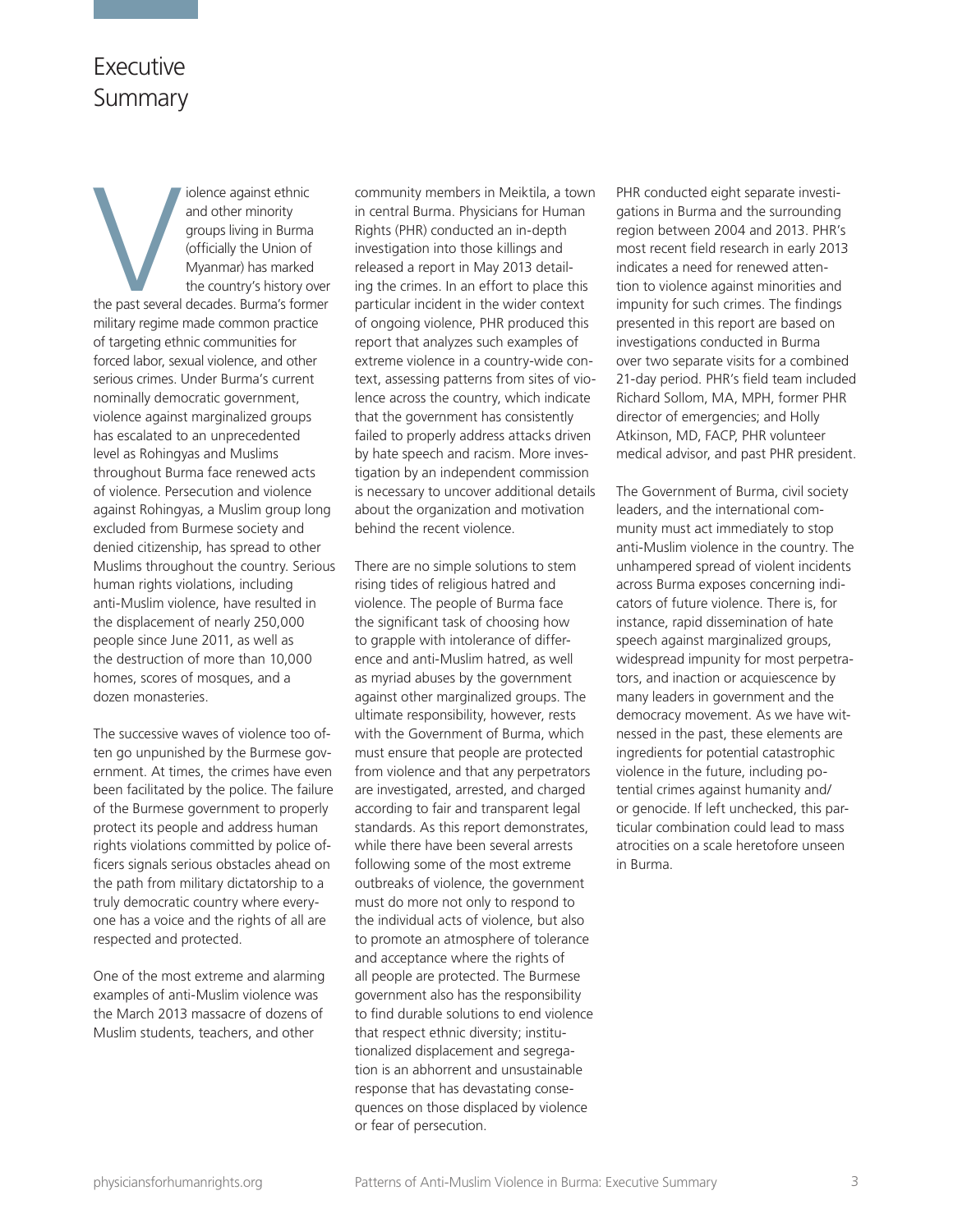# Policy Recommendations

I<br>I<br>I<br>I<br>I<br>I n documenting the extreme persecution of Burma's Muslim population and other ethnic minorities, frequently spurred by some Buddhist leaders, PHR's aim is to press for leadership and the rule of law that will ascribe individual, rather than collective, responsibility for these crimes. We call on civic leaders of all faiths and ethnicities in Burma to work together to stop the cycles of violence and reprisals and to work toward a tolerant and inclusive society that respects the human rights of all human beings. We especially commend the courage of those who have spoken out against prejudice and ethnic or religious hatred and who have stepped forward to protect the most vulnerable in their communities.

PHR calls for the following recommendations to be implemented immediately to bring a swift end to the ongoing violence in Burma and to promote the forms of social dialogue necessary to move the country from violence to a state of reconciliation.

#### **To the Government of Burma:**

The Government of Burma must undertake significant institutional reforms to create accountability mechanisms, including an independent judiciary that would operate under fair and transparent procedures. For too long, Burma's legal and judicial institutions have operated to promote government authority, not to protect the public. Many draconian laws from the former military regime are still in use; Burma's parliament should conduct a thorough overhaul of these oppressive laws and replace them with laws that reflect internationally recognized norms. Civil society groups, including representatives from ethnic nationality groups, should be involved in this redrafting process. Although long-term work is necessary to revamp Burma's institutions of accountability, the Government of Burma can take the following specific steps without delay:



A formerly functioning mosque that was reduced to rubble during the violence in Meiktila, Burma in March, 2013. Photo: Richard Sollom

- Investigate and prosecute all members of the police force who commit or facilitate human rights violations. Install an internal accountability mechanism within the police force to fire, demote, or otherwise appropriately punish officers who do not appropriately protect civilians. Vet the police and security force structures in a transparent manner to remove from the service any officers clearly shown to be complicit in human rights violations.
- Redraft the 1982 Citizenship Law to comport with internationally recognized legal standards. Involve Rohingya community members and other members of minority groups in the redrafting process.
- Immediately allow humanitarian aid organizations unimpeded access to all those in need, including people in internally displaced person (IDP) camps.
- Lead an internal campaign to dispel hate speech, and publicly and officially condemn all acts of violence against vulnerable ethnic or religious groups.
- Cooperate with any international investigation into the 969 movement and other organizations that may be implicated in anti-Muslim violence.
- Move forward with the planned establishment of a country office of the Office of the United Nations High Commissioner for Human Rights (OHCHR) to provide more consistent documentation and protection efforts in Burma and to ensure compliance with international human rights norms.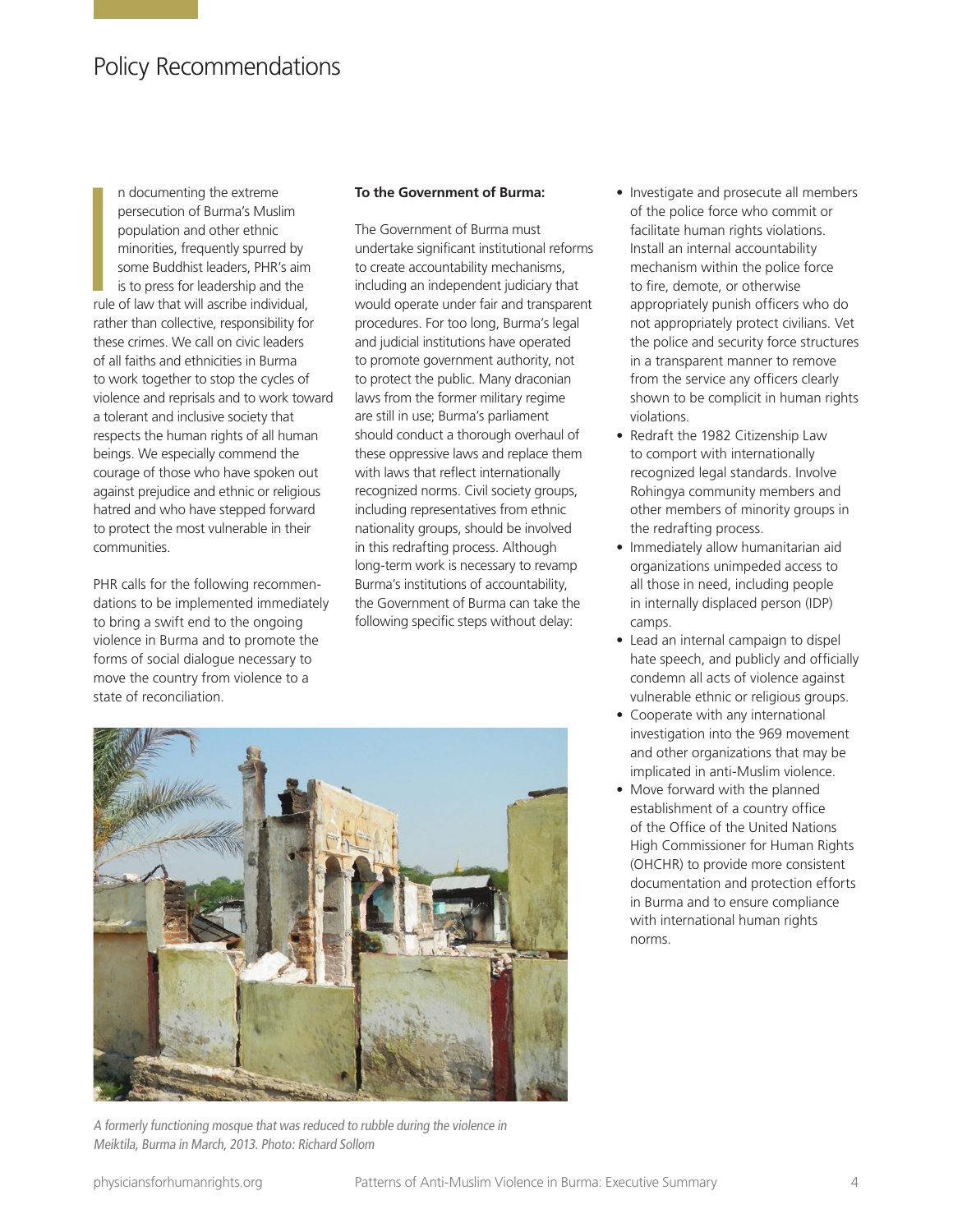# Policy Recommendations

continued

- Immediately repudiate the two-child policy that has been invigorated in northern Rakhine State and ensure that all state policies regarding children and family choice reflect internationally recognized norms as well as Burma's legal obligations under the Convention on the Rights of the Child and the Convention on the Elimination of All Forms of Discrimination against Women.
- Allow local, regional, and international journalists and human rights investigators to have unfettered access to areas where violence has occurred.
- Invest in long-term measures to promote accountability, such as redrafting laws that discriminate against particular groups, training lawyers and judges, and professionalizing the police force. Ensure that such institutional reforms lead to fair trials for all defendants.
- Pass legislation to ensure that the nascent Myanmar National Human Rights Commission (MNHRC) becomes an independent body that operates in accordance with the Paris Principles, which outline standards for national human rights commissions. The MNHRC conducted a limited initial investigation into the Rakhine State violence in June 2012, but its work would benefit from formal independence from the government.
- Collaborate with international humanitarian agencies to facilitate family reunification of those displaced by the violence and to trace missing people.
- Provide security for IDPs to voluntarily return to their home communities.
- Dedicate resources to the rebuilding of schools, religious sites, homes, and other buildings destroyed by violence.

#### **To the Democracy Leaders of Burma**

Burmese democracy and human rights activists have led the campaign against oppression and militarism for decades and have enjoyed the full support of the international community in those efforts. As Burma's political opposition has greater freedom and influence within the country, democracy leaders should call for an end to violence and greater protections for minority groups.

- State in unequivocal terms the unacceptable nature of violence, no matter who the target, and reject wholesale the hate speech espoused by some members of the 969 movement.
- Express support for fair, transparent, and effective accountability mechanisms for crimes, including those targeting ethnic and religious minorities.
- Specifically counter hate speech against Rohingyas, Muslims, and other religious and ethnic minorities by building a movement for social inclusion and reconciliation.

#### **To the United States Government**

After years of instituting and enforcing strict sanctions against Burma, the United States has embarked on a new era of engagement with the Government of Burma. The United States eased sanctions to match incremental reforms, such as increased press freedoms and the release of political prisoners. U.S. officials are beginning to press for military aid to Burma in the form of training, claiming that such engagement will support reform. Burma's democratic development heavily depends on the future role of the military and the police forces. Therefore, the U.S. government must publicly lay out a binding roadmap that defines concrete steps the Burmese government must take, which then allow for specific responses from the U.S. government. The Obama Administration should report to Congress on the implementation of each step of the U.S. government's response before further action is taken. Accountability and proper vetting (including acts of commission and omission) are indispensable prerequisites for any future engagement regarding the military and police force. The United States should evaluate whether members of the police force or military are properly held accountable, no matter their rank or position, in order to determine whether an acceptable degree of accountability has been achieved. The United States should:

• Unequivocally and publicly denounce all acts of violence against Muslims and other ethnic and religious minorities. Press the Government of Burma to hold all perpetrators accountable according to fair and transparent procedures.